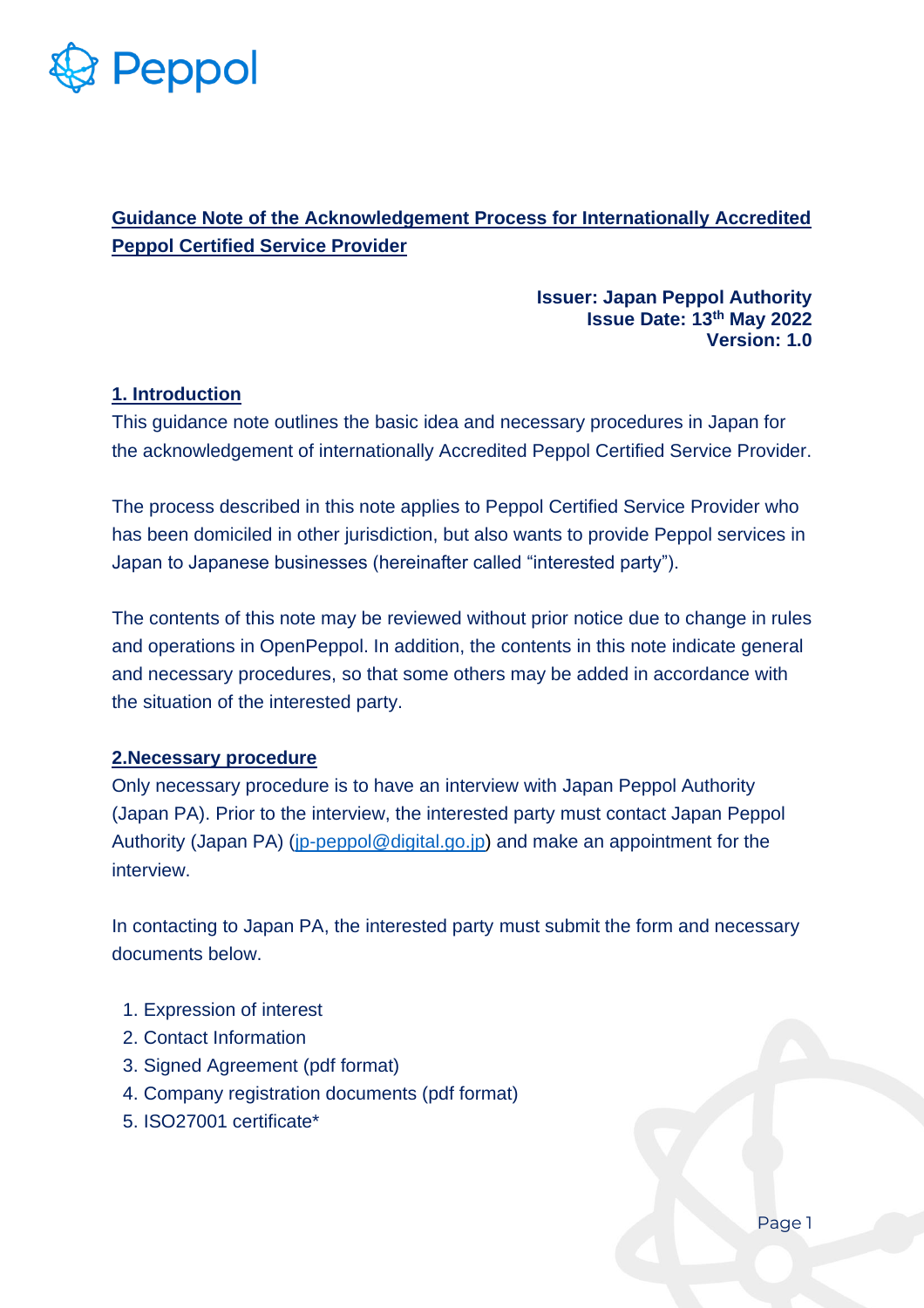

\*ISO27001 is required. But an alternative is allowed. The alternative must cover the ISO27001 aspects.

After receiving the form and documents, Japan PA will have an online interview with the interested party individually. In principle, Japanese language is required in the online interview, but with prior consent, only English could be allowed.

It should be noted that Japan PA may ask certain business continuity of the interested party. The interested party shall make best efforts to comply with the reasonable request from Japan PA.

## **3. Acknowledgement**

After completing the necessary procedure, the name of the interested party is listed on the website of Japan PA as Acknowledged Peppol Service Provider in Japan.

#### **4. Annual online meeting with Japan PA**

The Acknowledged Peppol Service Providers in Japan are recommended to attend an annual online meeting with Japan PA.

Noted that Japan PA will also request additional information to know the activities as Peppol Service providers in Japan.

## **5. Contact us**

For more information and clarification regarding this note, please email us at [jp](mailto:jp-peppol@digital.go.jp)[peppol@digital.go.jp](mailto:jp-peppol@digital.go.jp)

#### **Version history**

| Version | <b>Date</b>               | <b>Change</b>             |
|---------|---------------------------|---------------------------|
|         | 13 <sup>th</sup> May 2022 | Initial published version |